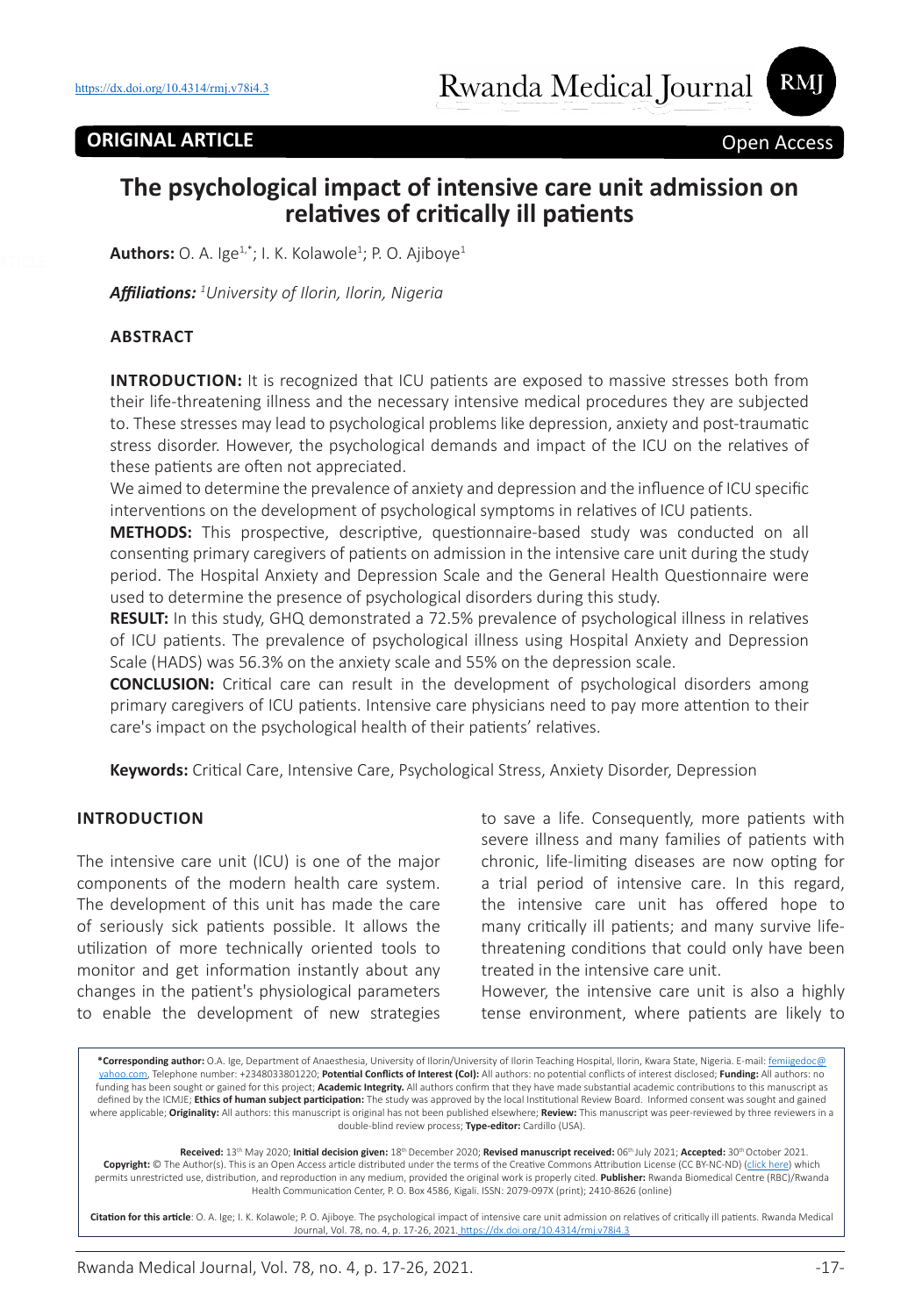be anxious, and relatives may be apprehensive and fearful. It is recognized that ICU patients are exposed to massive stresses both from their lifethreatening illness and the necessary intensive medical procedures they are subjected to [1]. These stresses may lead to psychological problems like depression [2], anxiety [2] and post-traumatic stress disorder [3]. In South Africa, a study revealed anxiety symptoms in 48%, depressive symptoms in 28% and symptoms of post-traumatic stress disorder (PTSD) in 32% of ICU patients after discharge [4]. These patients are usually dependent on the advanced care provided in the ICU and on care and support from their relatives. On the part of the relatives, having a patient in the Intensive Care Unit (ICU) is probably one of the most stressful events a family carer can go through. In most cases, the individual has had no time to prepare but just find himself/herself in a complex environment full of anxieties and questions. This experience could pose a great emotional, physical, and practical challenge, enough to overwhelm the individual's coping abilities. However, the psychological demands and impact of the ICU on these relatives is often not appreciated.

The Diagnostic and statistical manual of mental disorders (DSM) 5 criteria defines a psychological stressor as direct exposure to death or threatened death, or witnessing these in another person and the knowledge that a close relative or friend has been exposed to actual or threatened death [5]. ICU patients are critically ill with life-threatening conditions. Therefore, their relatives, especially those directly involved in their care, are exposed to severe psychological stress and may exhibit high distress levels that persist throughout their relatives' ICU admission [6]. Some of them subsequently develop psychological problems such as post-traumatic stress disorder.

The psychological impact of ICU admission of a patient on relatives may differ among populations with differing sociocultural factors. Studies have shown anxiety symptoms in American hospitals in 10-42% and depressive symptoms in 16-35% of relatives of ICU patients [7,8,9]. In French hospitals, 73% of relatives of ICU patients had anxiety symptoms, while 35% had symptoms of depression [10]. A study in India found anxiety symptoms in 21% and depressive symptoms in 28% of relatives of ICU patients [11].

In Nigeria, a country with a low life expectancy of 55.2 years [12], it is expected that having a critically ill relative would pose major psychological stress. A previous study in Nigeria found that mothers with children on admission in the Emergency Pediatric Unit were exposed to stressful factors, which included a poor attitude of nursing staff, non-conducive hospital environment, long history taking, frequent changes in medications and request for many laboratory tests by hospital doctors [13]. However, the impact of a patient's ICU admission on his/her relatives has not been adequately studied in Nigeria. Our objectives are to determine the prevalence of anxiety and depression and the influence of ICU specific interventions on the development of psychological symptoms in relatives of ICU patients.

### **METHODS**

After obtaining ethical permission from our institution's Ethical Review Board (NHREC/02/05/2010), a prospective, descriptive, questionnaire-based study was conducted on all consenting primary caregivers of patients on admission in the intensive care unit during the study period. Exclusion criteria were relatives aged less than 18 years, communication difficulties, refusal to consent by patients or relatives and patient's death within 48 hours of ICU admission.

The study was carried out at the University of Ilorin Teaching Hospital, Ilorin, Nigeria. This hospital is a referral centre for patients from Kwara State and neighbouring states of Kogi, Niger, Ekiti and Oyo. It has a four-bedded ICU that cares for patients from various specialties, including neurosurgery, general surgery, orthopaedics, pediatric internal medicine, obstetrics, and gynaecology.

**The sample size** was calculated using Fisher's formula [14]. A previous study by Kulkarni et al. found the incidence of anxiety to be 21% while using Hospital Anxiety and Depression Scale (HADS). This value was taken as the proportion in the target population estimated to have the characteristic (anxiety) [11]. Since the total ICU admission in the previous year was 500, the sample size was calculated to be 186.

**Participants**: The relative primarily responsible for the patient's care was invited to participate in the study between 48 hours and 72 hours of the patient's ICU admission. This time frame was chosen because anxiety symptoms have been established in relatives of ICU patients after 24 hours of ICU admission [15]. Relatives were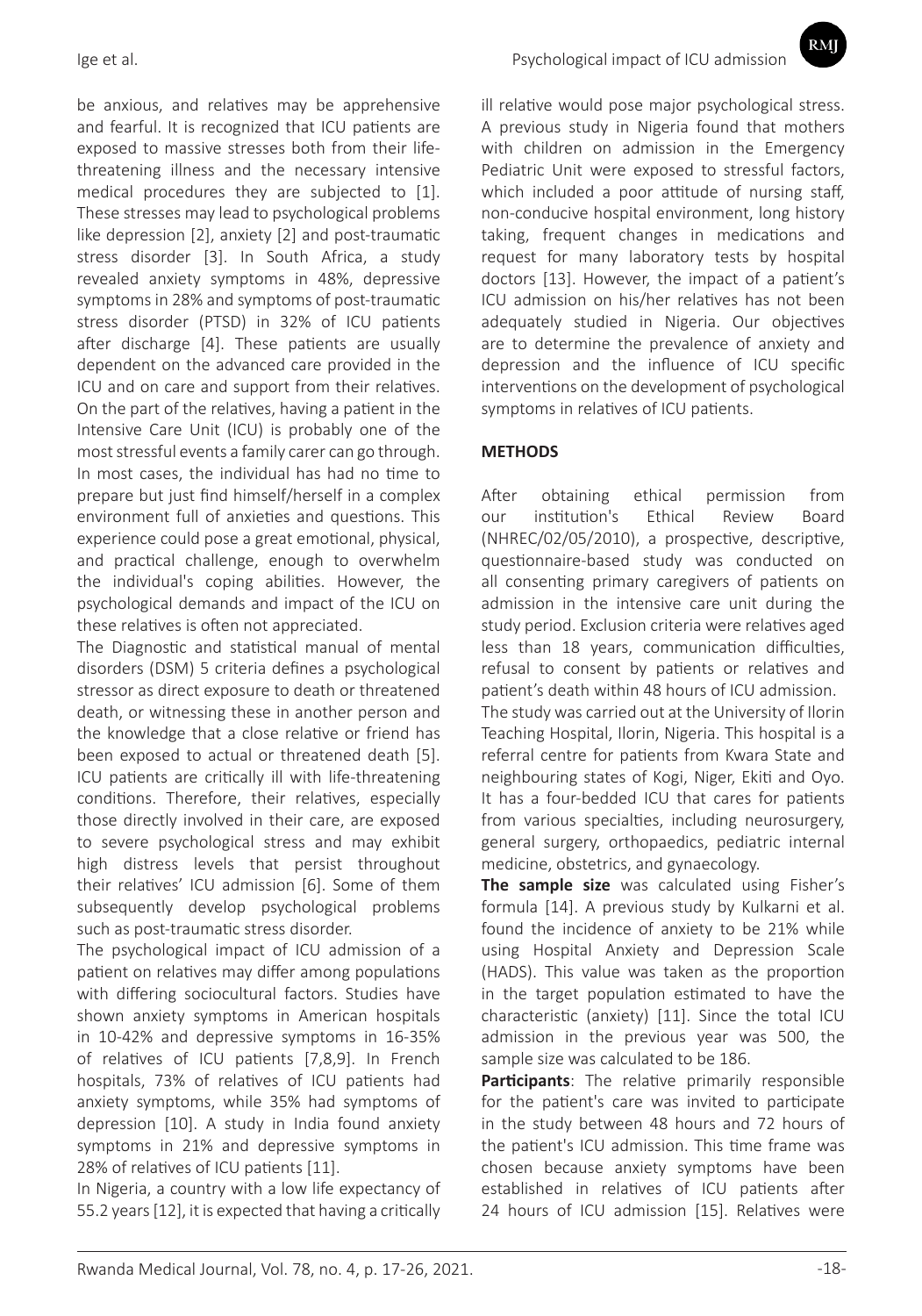RMI

excluded if the patient did not survive beyond 48 hours of ICU admission.

**The questionnaire:** It consisted of demographic information of both patients and relatives. Also included were other clinical variables such as the reason for ICU transfer, the modes of management the patient has been exposed to in ICU and complications that developed during ICU admission. There was also an assessment of the adequacy of the information provided to the relatives, their perception of prognosis and their ability to participate in the decision-making process.

To ensure uniformity, the questionnaires were administered by a single resident doctor in the department of Anaesthesia. The interviews were conducted in a room to ensure privacy and the questionnaires were verbally administered in person. The relatives were given the option of not answering any question they were not comfortable with and they were allowed to withdraw from the interview at any time if they so wished.

**Psychological scales**: The Hospital Anxiety and Depression Scale and the General Health Questionnaire were used to determine the presence of psychological disorders during this study.

The hospital anxiety and depression scale [16] is a 14-item scale (seven items for anxiety and seven for depression) that is used to evaluate patients for symptoms of anxiety (HADS-A) and depression (HADS-D). It was developed for use in a non-psychiatric population. It differentiates psychological symptoms from those which arise as a result of physical illness. Each item was scored using a four-point scale ranging from 0 (not at all) to 3 (very often indeed); therefore, the scores range from 0 to 21 in each of the two subsets. A HADS-A score of > 10 indicates the presence of anxiety symptoms and a similar score in HADS-D suggests the presence of depression.

**The General health questionnaire (GHQ)** [17] was a 12 item self-administered questionnaire designed to assess psychological wellbeing among

adults. It assessed minor psychological disorders in the general population or non-psychiatric clinical setting, i.e. it was used to screen for psychiatric morbidity. It assessed four main domains of psychological health, namely depression, anxiety, social impairment and hypochondriasis. It had been validated in this environment and a cut–off point of 3 had been recommended [18].

Those who met the criteria for anxiety, depression and symptoms of psychological distress were counselled to seek further management at the Department of Behavioural Sciences. The decision to seek further management and the timing of such management rested solely on the relatives.

**Statistical Analysis:** All data were analyzed using SPSS version 20 (SPSS Inc, Chicago, Illinois, 2011). Necessary frequency tables were generated. Categorical variables were compared using the chi-square test while the students t-test was used for continuous variables. A p-value < 0.05 shall be taken to be statistically significant.

#### **RESULTS**

One hundred and sixty patients and their relatives were enrolled on the study. The average age of the patients was  $34.2 +/- 19.2686$  yrs with a range of 5-77yrs. There were 88 males and 72 females. The mean age of male patients was 36.48+/- 20.8062, while that of female patients was 29.83+/- 16.933. The mean age for relatives was 37.61+/-11.8284. There were 60 male relatives and 100 female relatives. One hundred and forty-two relatives were from the patients' nuclear family, while 18 were from the extended family.

One hundred and fifty-two (95%) patients reported they were provided with information on the patient's condition; however, only 103 (64.4%) said the information was adequate. Only 64 (40%) respondents met the consultants in charge of their patients, while 102 (63.8%) were involved in decision making, with 92 (57.5%) reporting that their participation in decision making was adequate. One hundred and fifty (93.8%) relatives

|                 | <b>Abnormal/Positive</b> | <b>Borderline</b>        | Normal/Negative |
|-----------------|--------------------------|--------------------------|-----------------|
| HADS anxiety    | 90 (56.3%)               | 26 (16.3%)               | 44 (27.5%)      |
| HADS depression | 88 (55%)                 | 44 (27.5%)               | 28 (17.5%)      |
| <b>GHQ</b>      | 116 (72.5%)              | $\overline{\phantom{a}}$ | 44 (27.5%)      |

*HADS: Hospital Anxiety and Depression Scale, GHQ: General Health Questionnaire*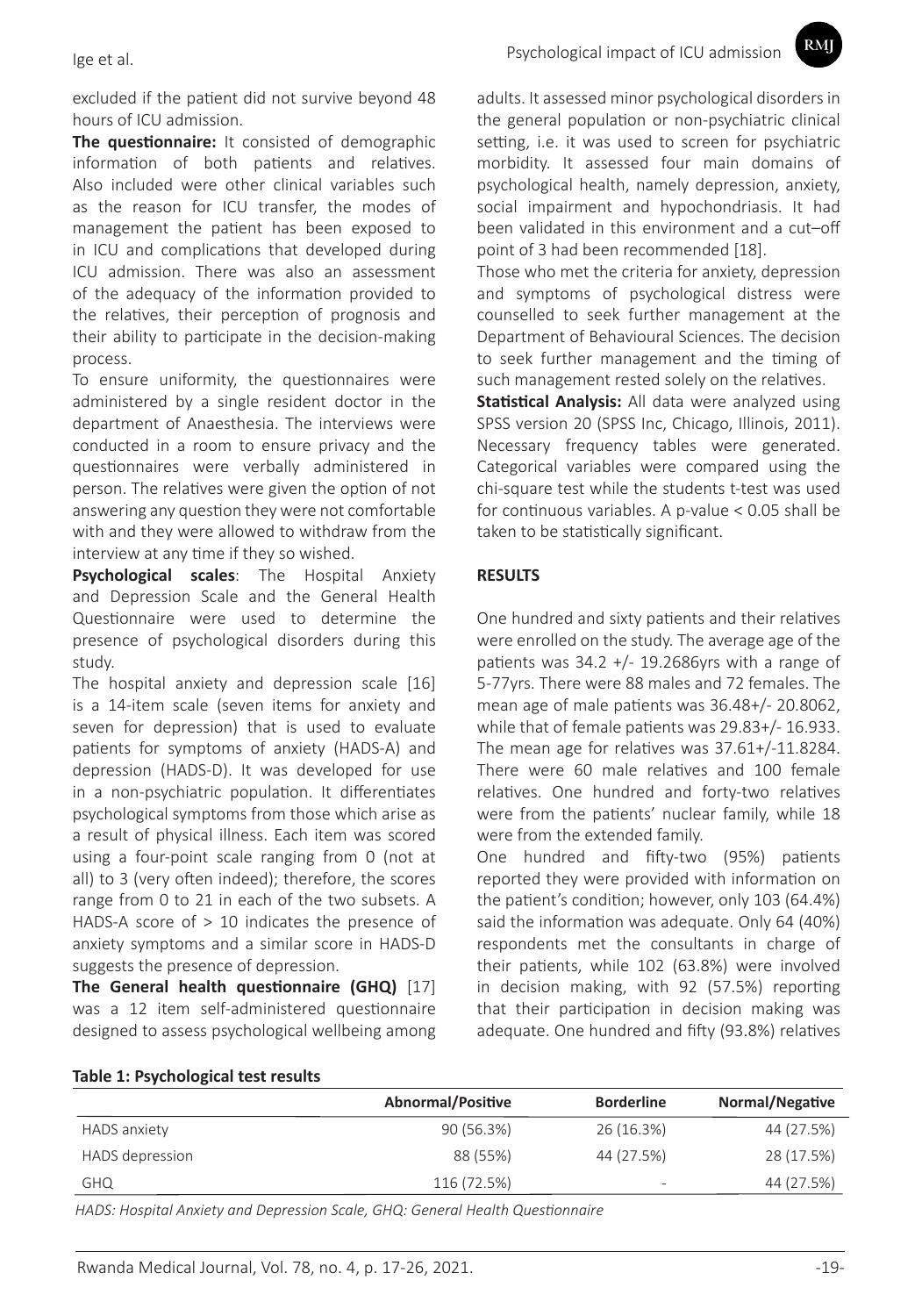

### **Table 2: Hospital Anxiety and Depression Scale***-***Anxiety (HADS-A)**

|                                  | Normal         | <b>Borderline</b> | Abnormal | $\chi^2$ | p-value  |
|----------------------------------|----------------|-------------------|----------|----------|----------|
| <b>Patients gender</b>           |                |                   |          |          |          |
| Male                             | 32             | 14                | 42       | 8.126    | 0.0172   |
| Female                           | 12             | 12                | 48       |          |          |
| Relatives' gender                |                |                   |          |          |          |
| Male                             | 14             | 10                | 36       | 0.856    | 0.65171  |
| Female                           | 30             | 16                | 54       |          |          |
| Relationship to patient          |                |                   |          |          |          |
| Nuclear                          | 32             | 24                | 86       |          | 0.16059  |
| Extended                         | 8              | $\overline{2}$    | 8        |          |          |
| <b>Mechanical ventilation</b>    |                |                   |          |          |          |
| Yes                              | 78             | 18                | 32       | 5.8392   | 0.053956 |
| <b>No</b>                        | 12             | 8                 | 12       |          |          |
| Postoperative patient            |                |                   |          |          |          |
| Yes                              | 38             | 18                | 26       | 7.3831   | 0.024933 |
| <b>No</b>                        | 52             | 8                 | 18       |          |          |
| Level of participation           |                |                   |          |          |          |
| Adequate                         | 22             | 18                | 52       | 2.891    | 0.235577 |
| Inadequate                       | $\overline{4}$ | $\mathsf O$       | 6        |          |          |
| <b>Frequency of visitation</b>   |                |                   |          |          |          |
| Frequent                         | 28             | 8                 | 34       | 12.4526  | 0.001977 |
| Infrequent                       | 16             | 18                | 66       |          |          |
| Information on extent of illness |                |                   |          |          |          |
| Yes                              | 28             | 14                | 74       | 10.538   | 0.00515  |
| No                               | 16             | 12                | 16       |          |          |
| Satisfaction with information    |                |                   |          |          |          |
| Very/Moderately                  | 34             | 12                | 74       | 14.1634  | 0.00084  |
| Mildly/Not satisfied             | $10\,$         | 14                | 16       |          |          |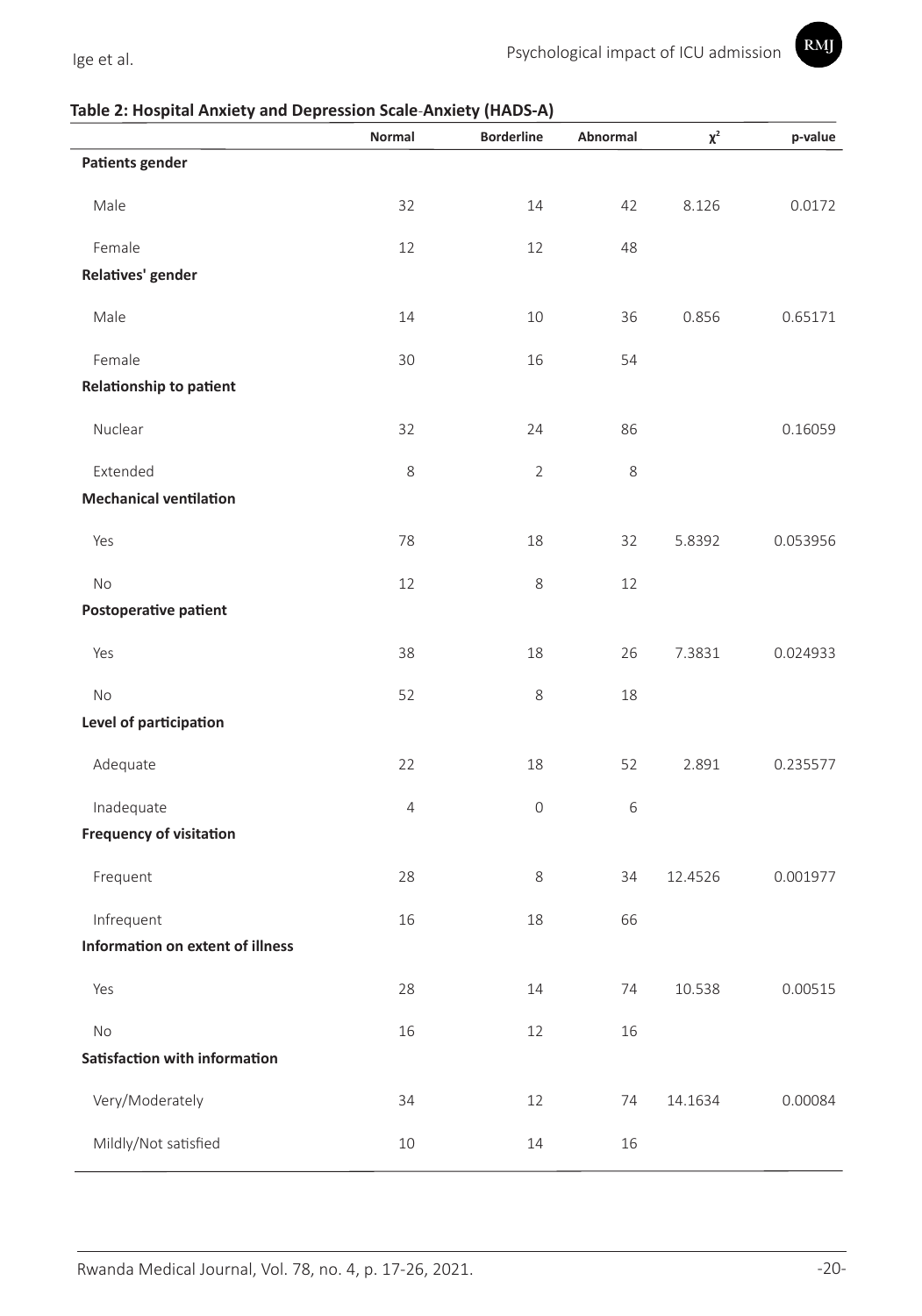

### **Table 3: Hospital Anxiety and Depression Scale***-***Depression (HADS-d)**

|                                     | Normal         | . <del>.</del> <sub>1</sub> .<br><b>Borderline</b> | Abnormal       | $\chi^2$ | p-value  |
|-------------------------------------|----------------|----------------------------------------------------|----------------|----------|----------|
| <b>Patients gender</b>              |                |                                                    |                |          |          |
| Male                                | 18             | 28                                                 | 42             | 4.182    | 0.12356  |
| Female                              | 10             | 16                                                 | 46             |          |          |
| Relatives' gender                   |                |                                                    |                |          |          |
|                                     |                |                                                    |                |          |          |
| Male                                | 14             | 20                                                 | 26             | 5.43     | 0.06619  |
| Female                              | 14             | 24                                                 | 62             |          |          |
| Relationship to patient             |                |                                                    |                |          |          |
| Nuclear                             | 22             | 38                                                 | 82             | 4.888    | 0.08683  |
| Extended                            | $\,$ 6 $\,$    | 6                                                  | 6              |          |          |
| <b>Mechanical ventilation</b>       |                |                                                    |                |          |          |
| Yes                                 | 76             | 32                                                 | 20             | 4.9675   | 0.083428 |
| No                                  | 12             | 12                                                 | 8              |          |          |
| Postoperative patient               |                |                                                    |                |          |          |
| Yes                                 | 44             | 24                                                 | 14             | 0.2638   | 0.876428 |
| No                                  | 44             | 20                                                 | 14             |          |          |
| Level of participation              |                |                                                    |                |          |          |
| Adequate                            | 14             | 24                                                 | 54             | 1.322    | 0.51634  |
| Inadequate                          | $\overline{2}$ | $\overline{4}$                                     | $\overline{4}$ |          |          |
| <b>Frequency of visitation</b>      |                |                                                    |                |          |          |
| Often                               | 16             | 18                                                 | 36             | 2.4737   | 0.290295 |
| Otherwise                           | 12             | 26                                                 | 52             |          |          |
| Information on extent of illness    |                |                                                    |                |          |          |
| Yes                                 | 18             | 32                                                 | 66             | 1.225    | 0.5421   |
|                                     |                |                                                    |                |          |          |
| No<br>Satisfaction with information | 10             | 12                                                 | 22             |          |          |
|                                     |                |                                                    |                |          |          |
| Very/Moderately                     | 22             | 32                                                 | 66             | 0.3117   | 0.855693 |
| Mildly/Not satisfied                | $\,$ 6 $\,$    | 12                                                 | 22             |          |          |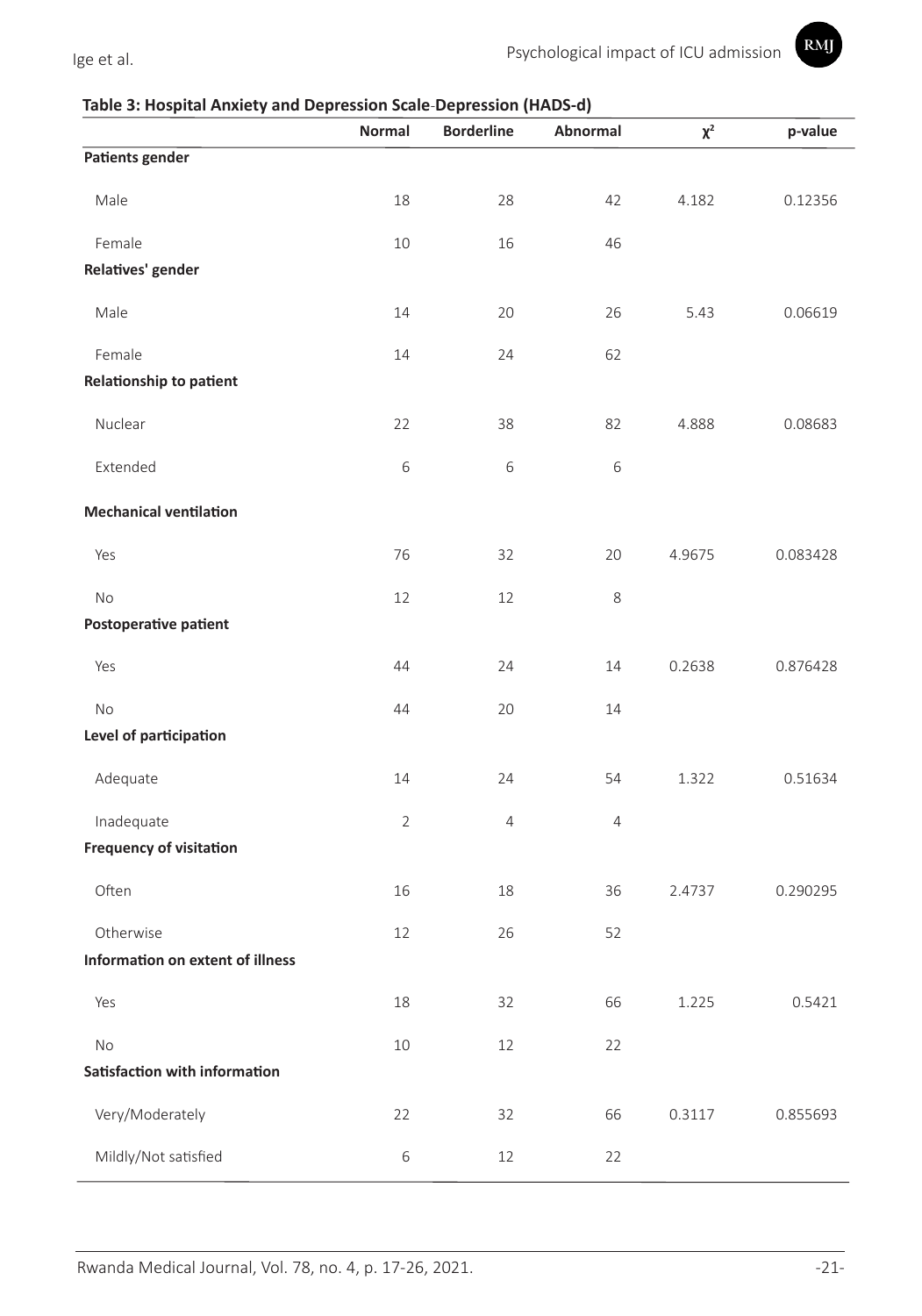RMI

were permitted to see the patients but only 70 (43.8%) said the visitations were frequent.

In this study, GHQ demonstrated a 72.5% prevalence of psychological illness in relatives of ICU patients. The prevalence of psychological illness using HADS was 56.3% on the anxiety scale and 55% on the depression scale (Table 1).

When the patients admitted to the ICU were female, the relatives of these patients had statistically higher HADS-A scores than when the ICU patients were males (p = 0.0172). Also, when patients were admitted to the ICU postoperatively, their relatives had statistically higher HADS-A than patients admitted to ICU after conservative, nonsurgical management ( $p = 0.0249$ ). Those relatives who frequently visited their patients in ICU had statistically lower HADS-A scores than those who could not frequently visit ( $p = 0.00197$ ). When information about the extent of the illness was provided to the relatives, it led to statistically higher HADS-A scores in those relatives that received the information ( $p = 0.00515$ ) (table 2).

While there were elevated HADS-D scores, these scores could not be related in a statistically significant manner to the gender of the patients, their relatives' gender, postoperative reasons for admission, level of participation of relatives with patients care and the extent of information provided to the relatives (Table 3).

When the patients admitted to the ICU were female, the relatives of these patients had statistically higher HADS-A scores than when the ICU patients were males (p = 0.0172). Also, when patients were admitted to the ICU postoperatively, their relatives had statistically higher HADS-A than patients admitted to ICU after conservative, nonsurgical management ( $p = 0.0249$ ). Those relatives who frequently visited their patients in ICU had statistically lower HADS-A scores than those who could not frequently visit ( $p = 0.00197$ ). When information about the extent of the illness was provided to the relatives, it led to statistically higher HADS-A scores in those relatives that received the information  $p = 0.00515$ ). Relatives of mechanically ventilated patients in the ICU and relatives who considered their level of participation in the care of the patients in the ICU adequate had statistically higher scores ( $p = 0.001438$  and 0.01516 respectively) (Table 4).

#### **DISCUSSION**

This study demonstrated a high prevalence of psychological disorders in relatives of ICU patients (GHQ 72.5%, HADS Anxiety 56.3% and HADS Depression 55%). These relatives had no history of psychological disorders before they had to care for someone on ICU admission. This study demonstrates that ICU admission is a significant cause of psychological disorders among patients' relatives. Therefore more attention should be paid to their psychological health.

The figures in our study are higher than those in a similar study in South Africa, where anxiety symptoms were found in 48%, depressive symptoms in 28% of relatives of ICU patients [4]. In India, anxiety symptoms were found in 21%, while depressive symptoms in 28% of relatives of ICU patients [11]. Anxiety symptoms in the USA were found in 10-42%, while depressive symptoms were in 16-35% [7,8,9].

Relatives are often relied upon to make crucial decisions concerning the care of ICU patients. These decisions occasionally include end-of-life decisions. Relatives are expected to understand complex medical conditions, accept prognostic uncertainties, weigh various complex treatment options and take sole responsibility for end-of-life decision making and withdrawal of life support while dealing with their anxiety and depression. The competence of relatives to take these decisions on behalf of others has been challenged [19]. A study found that relatives who prefer a passive decision-making role are more likely to have anxiety or depression [20]. The high rate of psychological disorders in our study suggests that care must be taken when we ask relatives to make crucial decisions concerning patient care. The American College of Critical Care Medicine has recommended that a shared decision-making model be adopted between the ICU staff and patients' relatives rather than placing the burden of decision making on patients and their surrogates alone [21].

While 150 (93.8%) relatives were permitted to see the patients, only 70 (43.8%) said the visitations were frequent. Our study showed that anxiety symptoms were less frequent in relatives who were allowed frequent visitation than those with restricted visitation (Table II). Depressive symptoms were not statistically increased in relatives with restricted visitation, neither were GHQ scores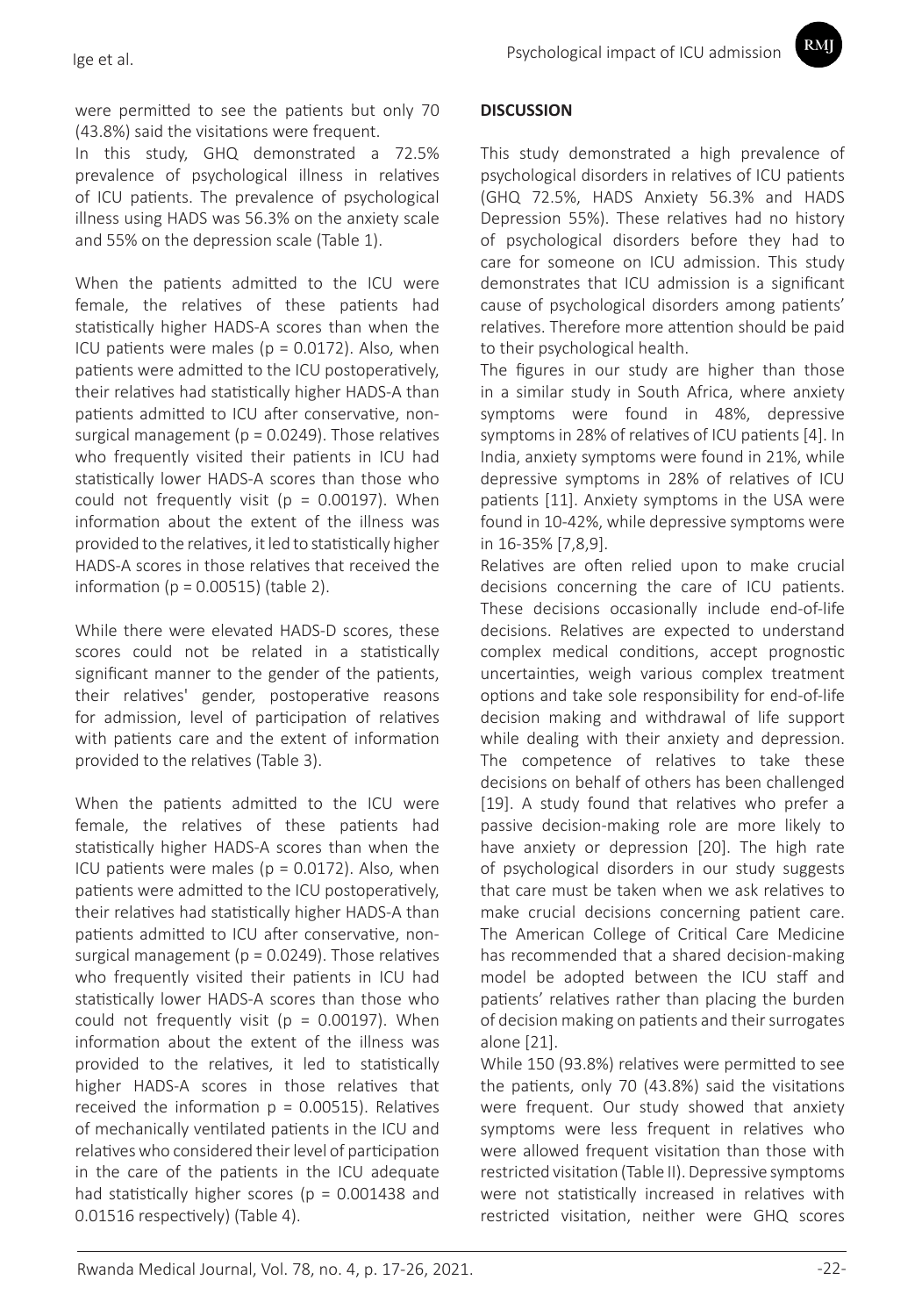

#### **Table 4: General Health Questionnaire (GHQ)-Answers**

|                                  | Negative | Positive   | $\chi^2$ | p-value  |
|----------------------------------|----------|------------|----------|----------|
| <b>Patients gender</b>           |          |            |          |          |
| Male                             | 32       | 56         | 7.7059   | 0.005504 |
| Female                           | 12       | 60         |          |          |
| Relatives' gender                |          |            |          |          |
| Male                             | 22       | 38         | 4.046    | 0.04428  |
| Female                           | 22       | 78         |          |          |
| Relationship to patient          |          |            |          |          |
| Nuclear                          | 34       | 108        | 8.007    | 0.00466  |
| Extended                         | 10       | 8          |          |          |
| <b>Mechanical ventilation</b>    |          |            |          |          |
| Yes                              | 28       | 100        | 10.1567  | 0.001438 |
| No                               | 16       | 16         |          |          |
| Postoperative patient            |          |            |          |          |
| Yes                              | 26       | 56         | 1.4934   | 0.221688 |
| No                               | 18       | 60         |          |          |
| Level of participation           |          |            |          |          |
| Adequate                         | 22       | 70         | 5.898    | 0.01516  |
| Inadequate                       | 6        | $\sqrt{4}$ |          |          |
| <b>Frequency of visitation</b>   |          |            |          |          |
| Often                            | 22       | 48         | 0.9633   | 0.32635  |
| Otherwise                        | 22       | 68         |          |          |
| Information on extent of illness |          |            |          |          |
| Yes                              | 34       | 82         | 0.693    | 0.40501  |
| No                               | 10       | 34         |          |          |
| Satisfaction with information    |          |            |          |          |
| Very/Moderately                  | 32       | 88         | 0.1672   | 0.682622 |
| Mildly/Not satisfied             | 12       | 28         |          |          |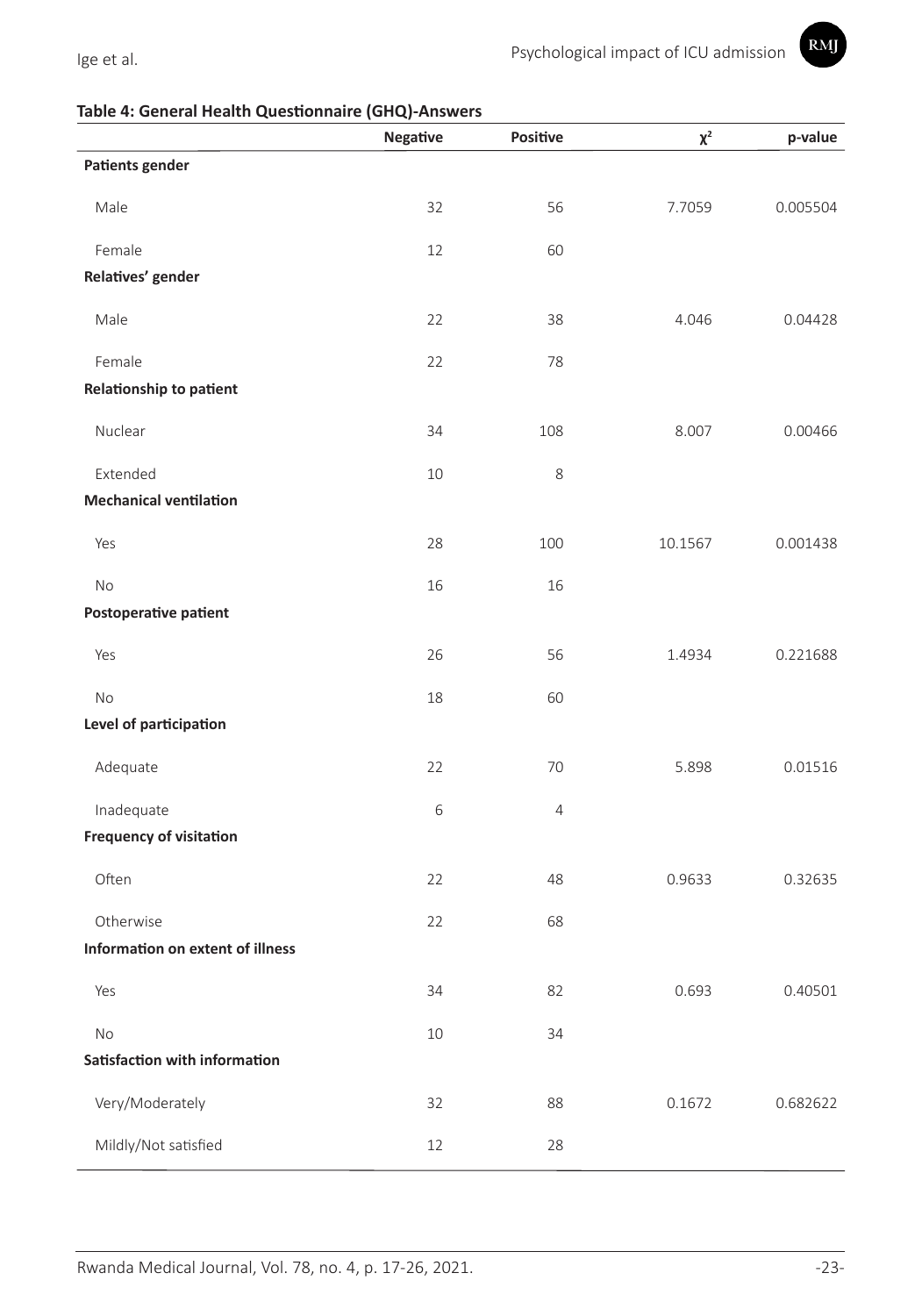elevated. While an open visitation policy that allows relatives access to patients whenever they choose presents challenges to the nursing staff caring for the patients, it has been shown to affect 88% of the families positively. It reduces anxiety in 65% of them [22].

Sincere communication with healthcare practitioners is one of the relevant needs of relatives of ICU patients [23]. The American College of Critical Care Medicine recommends that family members receive regular updates in a language they understand. These meetings with the professional team should begin within 24-48hrs after ICU admission and should be repeated as dictated by the condition of the patient [18]. In our study, one hundred and fifty-two (95%) patients reported they were provided with information on the patient's condition, with 103 (64.4%) patients reporting that the information was adequate. However, the relatives that reported they received adequate information also had more anxiety symptoms than those that reported inadequate information (Table II). This suggests that the provision of copious amounts of information is not sufficient; how this information is delivered to the patient will determine the outcome of the information provided. Information that is not efficiently passed across may not give the desired result. Therefore, it is recommended that ICU caregivers receive training in communication, conflict management and meeting facilitation skills [19].

In a review article, McAdam et al. found a prevalence rate for anxiety in family members of ICU patients to be 35-73%. Risk factors associated with anxiety were being a patient's spouse and being a female family member [24]. These factors did not lead to an increase in HADS scores in our study. However, female gender in the patient, surgery, limited visitation rights and provision of adequate information on the extent of the patient's illness led to significantly higher HADS scores.

Female relatives were more likely to experience psychological disorders, as evidenced by statistically significant GHQ scores increase. Paparrigopoulos et al. found that anxiety and depressive symptoms were more frequent when the family members were women [6]. In our

study, HADS for anxiety and depression were not significantly elevated.

**RMI** 

Critical care physicians need to pay more attention to their care's impact on the psychological health of their patients' relatives. When this is not done, the ICU designed to impact patients' health positively may create additional problems in their relatives.

To minimize the impact of ICU care on relatives, ICU staff must be aware of the negative impact of ICU admission on the relatives of their patients. The American College of Critical Care Medicine Task Force recommends that family members be provided with ample information in various formats on emotional needs in the ICU and methods appropriate to comfort and assist in care. Family support should also be provided by a multidisciplinary team of social workers, clergy, nursing, medicine, and parent support groups [21]. It is also recommended that ICU staff receive training on assessing family needs and family members' stress and anxiety levels [21].

It was also discovered that allowing relatives to participate in some nursing care procedures under supervision, such as passive exercises and trimming nails, has a long-term benefit in minimizing the negative psychological effects [25]. This type of participation gives the relatives a feeling of being needed. Curtis et al. suggested that clinician-family communication can be improved by employing the VALUE approach (V – Value family statements, A – Acknowledge family emotions, L – Listen to the family, U – Understand the patient as a person, E – Elicit family questions) [26]. ICU care can also be improved by encouraging a warm, empathetic attitude towards patient relatives and better collaboration between psychiatrists, psychologists and intensive care physicians.

### **CONCLUSION**

When patients are admitted into the ICU, their relatives often experience significant psychological ill-health. Our attempts at managing critical illness should not result in worsening levels of anxiety and depression. This unintended consequence of critical care should be further studied to determine changes in practice that may mitigate it.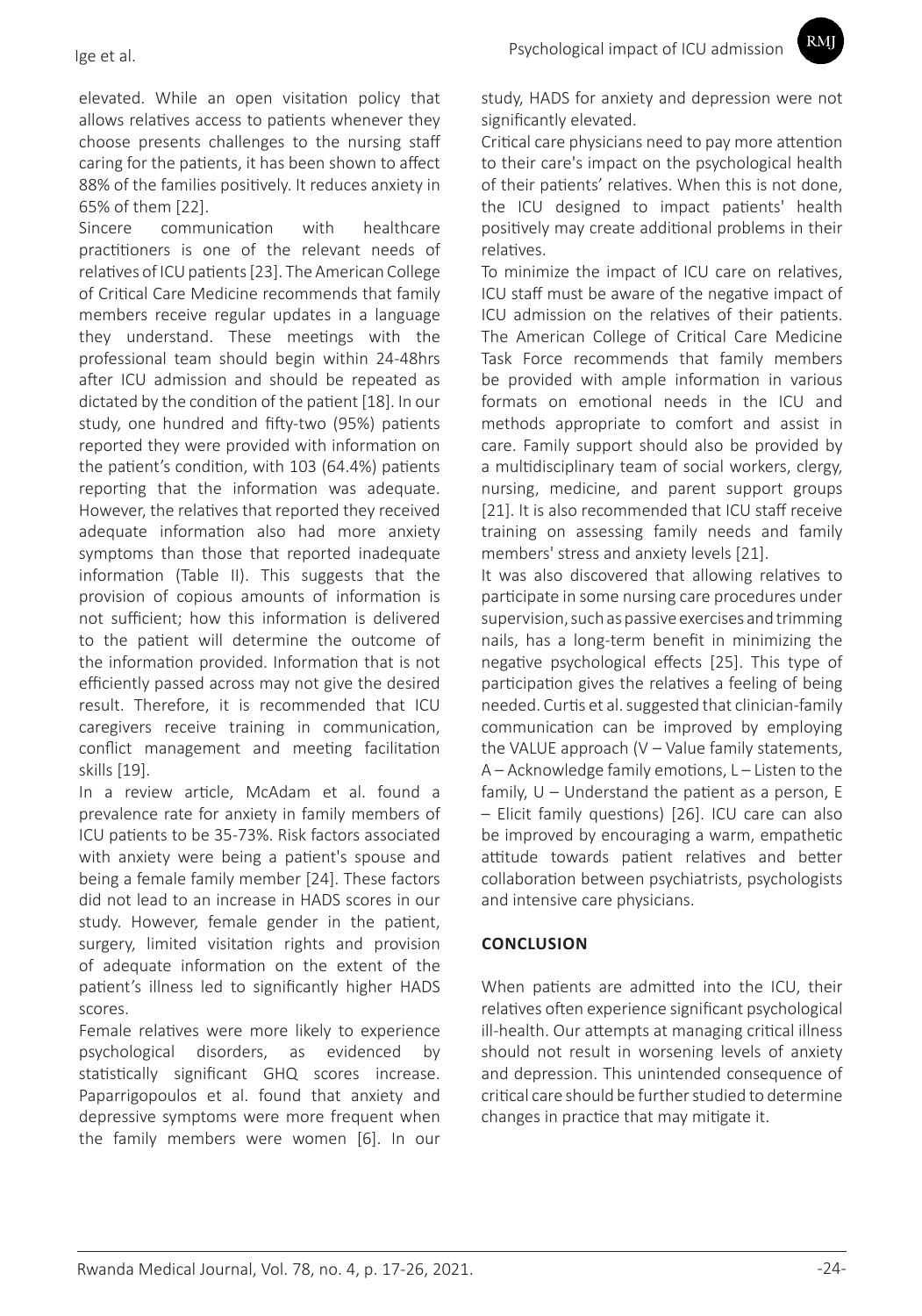## **REFERENCES**

1. J.L. Shuster, T.A. Stern. "Intensive care units," in Textbook of Consultation-Liaison Psychiatry. Edited by J.R. Rundell, M.G. Wise. Washington, DC: American Psychiatric Press, 1996, pp 782–802.

2. D.C. Angus, A.A. Musthafa, G. Clermonte, M.F. Griffin, W.T. Linde-Zwirble, T.T. Dremsizov, M.R. Pinsky. "Quality-adjusted survival in the first year after the acute respiratory distress syndrome." Am J Respir Crit Care Med, vol. 163, no. 6, pp. 1389-1394, May 2001. https://doi.org/10.1164/ ajrccm.163.6.2005123.

3. G. Schelling, C. Stoll, M. Haller, J. Briegel, W. Manert, T. Hummel, et al. "Health-related quality of life and post-traumatic stress disorder in survivors of the acute respiratory distress syndrome." Crit Care Med, vol. 26, no. 4, pp. 651–659, Apr. 1998. https://doi.org/10.1097/00003246-199804000- 00011.

4. C. Hatchett, G. Langley, S. Schmollgruber. "Psychological sequelae following ICU admission at a level 1 academic South African hospital." S Afr J Crit Care, vol. 26, no. 2, pp. 52-58, 2010. Retrieved from ssajcc.org.za/index.php/SAJCC/ issue/view/13

5. American Psychiatric Association, Diagnostic and statistical manual of mental disorders, Fifth edition. Arlington VA:

American Psychiatric Association, 2013.

6. T. Paparrigopoulos, A. Melissaki, A. Efthymiou, H. Tsekou, C. Vadala, G. Kribeni, et al. "Short-term psychological impact on family members of intensive care unit patients." Journal of Psychosomatic Research, vol. 61, no. 5, pp. 719-722, Nov. 2006. https://doi.org/10.1016/j. jpsychores.2006.05.013

7. W.G. Anderson, R.M. Arnold, D.C. Angus, C.L. Bryce. "Post-traumatic stress and complicated grief in family members of patients in the intensive care unit." J Gen Intern Med, vol. 23, no. 11, pp. 1871 – 1876, Sep. 2008. https://doi.org/10.1007/ s11606-008-0770-2

8. M.D. Siegel, E. Hayes, L.C. Vanderwerker, D.B. Loseth, H.G. Prigerson HG. "Psychiatric illness in the next of kin of patients who die in the intensive care unit." Crit Care Med, vol 36, no. 6, pp. 1722–1728, Jun. 2008. https://doi. org/10.1097/ccm.0b013e318174da72

9. K.K. Guntupalli, V.R. Rebbapragada, M.H. Lodhi, S. Bradford, J. Burruss, D. McCabe, et al. "Anxiety, depression and post-traumatic stress reactions in relatives of intensive care unit patients." Chest, vol. 132, no. 4, pp. 549–550, Oct. 2007. https://doi.org/10.1378/chest.132.4\_ meetingabstracts.549c

10. F. Pochard, M. Darmon, T. Fassier, P.E. Bollaert, C. Cheval, M. Coloigner, et al. "Symptoms of anxiety and depression in family members of intensive care unit patients before discharge or death. A prospective multicentric study." J Crit Care, vol 20 no. 1, pp. 90–96, Mar. 2005. https:// doi.org/10.1016/j.jcrc.2004.11.004

11. H.S. Kulkarni, K.R. Kulkarni, A. Mallampalli, S.R. Parkar, D.R. Karnad, K.K. Guntupalli. "Comparison of anxiety, depression, and post-traumatic stress symptoms in relatives of ICU patients in an American and an Indian public hospital." Indian J Crit Care Med, vol. 15, no. 3, pp. 147–156, 2011. https://doi.org/10.4103/0972- 5229.84891

12. World Health Statistics 2019: monitoring health for SDGs, sustainable development goals.. WHO, New York, United Nations, 2019. https:// apps.who.int/iris/handle/10665/324835.

13. O.I. Musa, T.M. Akande, V.T. Adebayo. "Stressful events experienced by mothers with children on admission at the Emergency Paediatric Unit of a tertiary hospital in northern Nigeria." European Journal of Scientific Research, vol. 10, pp. 66 -75, 2005.

14. M.O. Araoye. "Subject selection" in Research methodology with statistics for health and social sciences. Ilorin, Nigeria: Nathadex publishers, 2003, pp. 115-129.

15. A. Day, S. Haj-Bakri, S. Lubchansky, S. Mehta. "Sleep, anxiety and fatigue in family members of patients admitted to the intensive care unit: a questionnaire study." Crit Care, vol. 17, no.3, R91, May 2013. http://doi.org/10.1186/ cc12736

16. A.S. Zimond, R.P. Snaith. "The hospital and anxiety depression scale." Acta Psychiatr Scand, vol. 67, no. 6, pp. 361–370, Jun. 1983. https://doi. org/10.1111/j.1600-0447.1983.tb09716.x

17. D.P. Goldberg, B. Blackwell. "Psychiatric illness in general practice: A detailed study using a new method of case identification." British Medical Journal, vol. 2, no. 5707, pp. 439–443, May 1970. https://doi.org/10.1136/bmj.2.5707.439

18. O.A. Abiodun. "A validity study of the Hospital Anxiety and Depression Scale in general hospital units and community sample in Nigeria." British Journal of Psychiatry, vol. 165, no. 5, pp. 669–672, Nov. 1994. https://doi.org/10.1192/